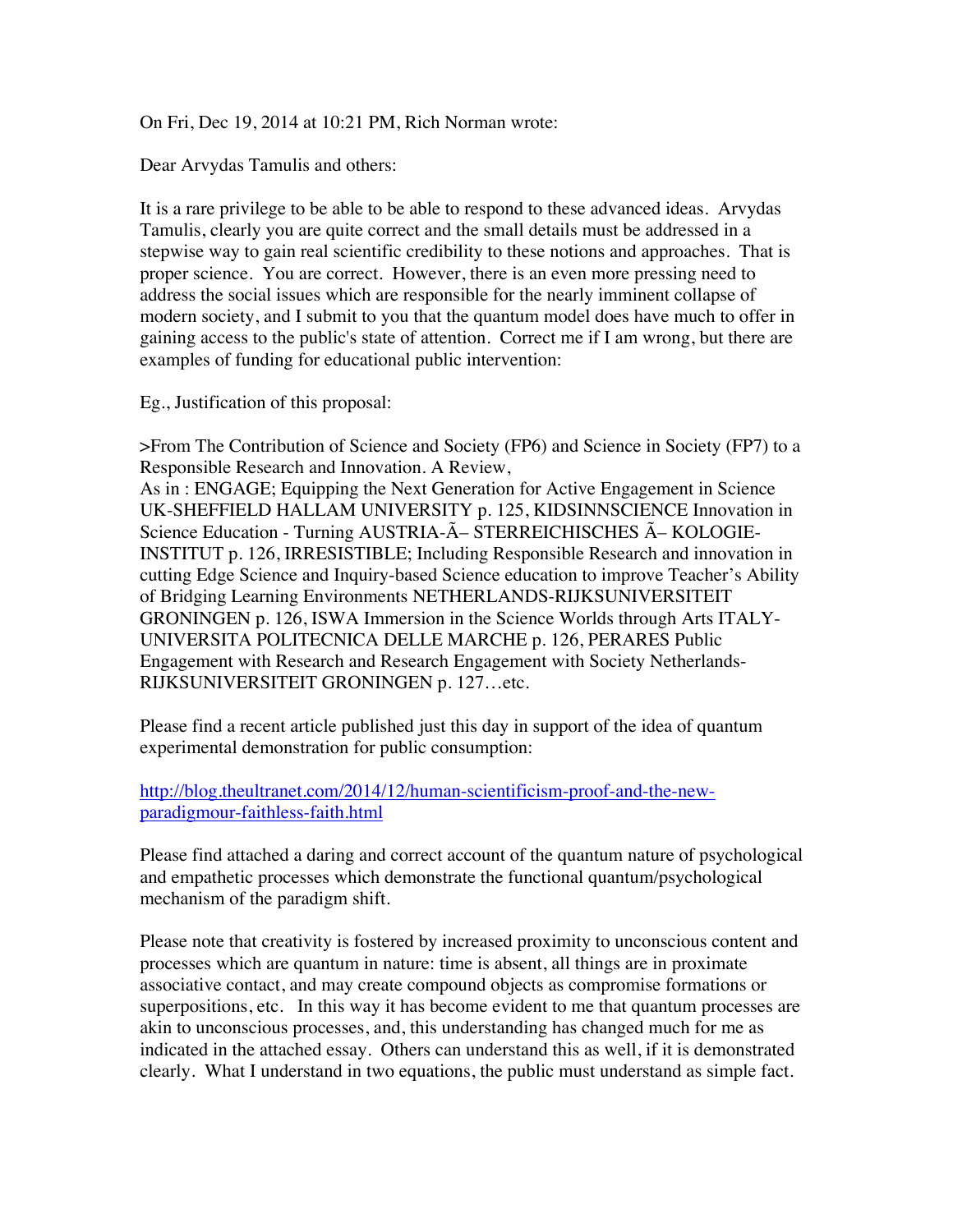1. (Phylogenetic and Ontological) Object + Identification in the context of Observation yields Unity.

 $Obv[p/ontO + I] = U$ 

That is the formula for our quantum wish fulfillment, place and purpose in happiness on this planet.

2.  $(-I \cdot R= I) = (+\Delta su) + (-(\Delta ?))$ 

This equation states that when the repressed (as the quantum) returns and is integrated into the conscious ego (the linear), all sublimation, such as creativity, is increased, as well as stability of personality. This is the equation for mental health via substitute symptom, the equation for "creative psychology."

So, Arvydas Tamulis, while you are undoubtedly correct in your assessment, on the points of a connectivity of import that may deserve funding for more general experimental approaches to entice the public along a new pathway, and the relation of the quantum outlook and creativity, I respectfully disagree.

Humbly yours,

Rich Norman

www.mindmagazine.net

In reply:

Dear Rich Norman,

Thank you for the long study but because my doctor diploma is in the field of theoreticalmathematical physics, let me stop in the beginning of your letter where you are writing:

"Please note that creativity is fostered by increased proximity to unconscious content and processes which are quantum in nature: time is absent, all things are in proximate associative contact, and may create compound objects as compromise formations or superpositions, etc."

I do not know any scientific data confirming that "unconscious content and processes ... are quantum in nature".

I agree that creativity is based on superposition of some ideas but this superposition is not quantum physics superposition at all. This is only verbal similarity and you later begin to build all other theories based on this not confirmed statement: "unconscious content and